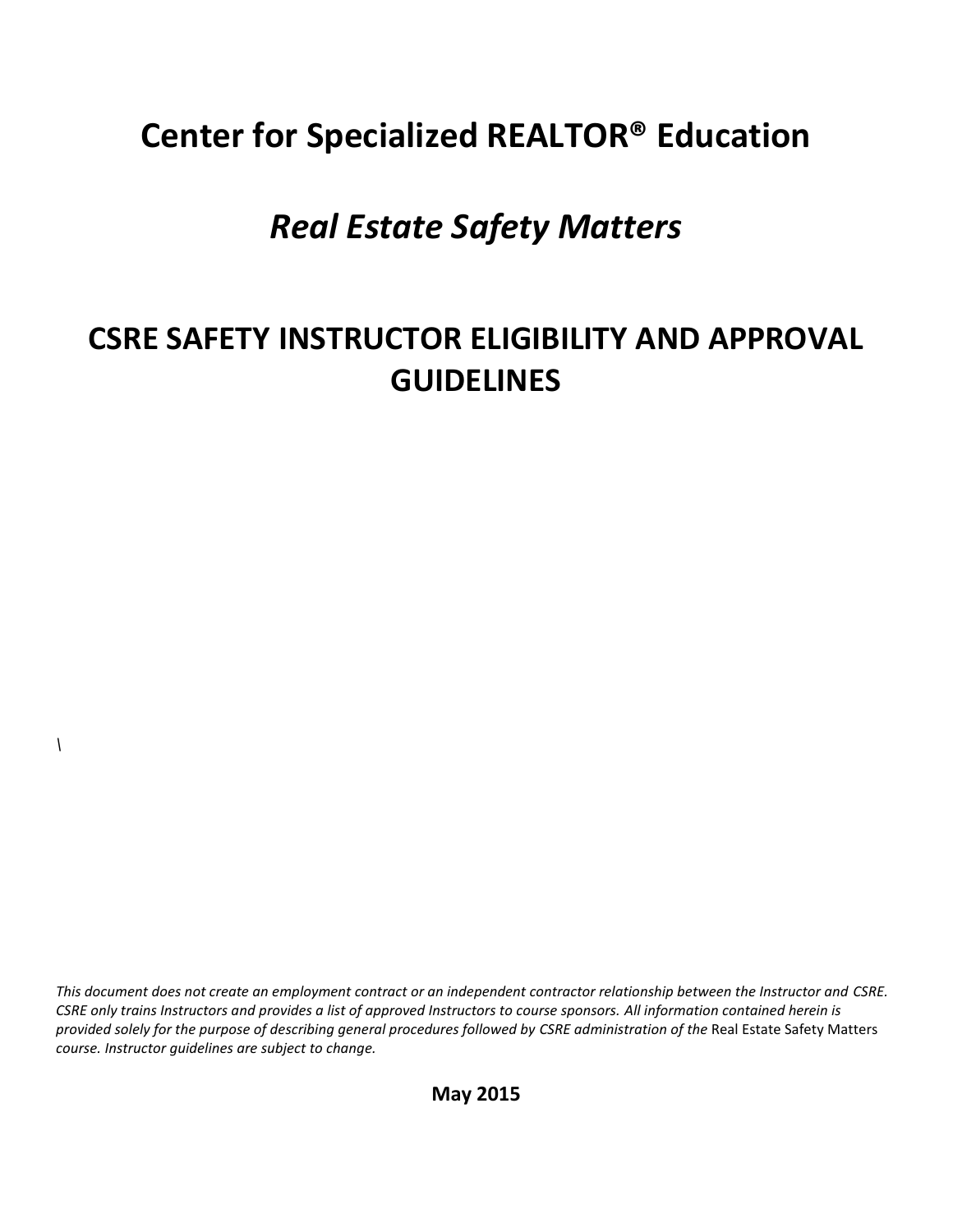#### **CSRE Faculty Application Procedures**

### **1. The Faculty Approval Process will be as follows:**

Applications from new instructors are invited on a rolling basis. Candidates must apply using the approved application form and meet the eligibility criteria below. Some exceptions may apply and are at the discretion of the sponsors and CSRE staff.

## **2. Eligibility Criteria**

The eligibility criteria below must be met to be included and to remain on the list of approved CSRE instructors.

- Real estate brokerage experience is preferred. Ideally, instructor candidates will have at least one year's experience in real estate brokerage working as a salesperson, broker, or manager.
- Have at least 15 hours' experience in delivering instructional content to adult learners.
- Have strong presentation and teaching skills.
- Must not have had a professional or occupational license suspended, cancelled, or revoked.
- Must not have had a Code of Ethics violation.

## **3. Application Review**

When the application is received by CSRE staff and a course sponsor has agreed to contract with the applicant, an optional telephone interview may be conducted by CSRE staff.

## **Instructor Responsibilities**

- Accept responsibility for the successful presentation of the prescribed course.
- Check with the sponsoring association before each course he/she teaches to ensure preparation for the correct and current course materials.
- Arrive at least 60 minutes prior to the start of the course to inspect facilities and, in cooperation with the on-site administrator, correct any inadequacies that may exist as much as feasible.
- Demonstrate good preparation and delivery, using varied education techniques including visuals, examples, case studies, group exercises, etc.
- Be alert to comments from the students for the purpose of adjusting the presentation of the program for maximum effectiveness.
- Provide students networking opportunities through introduction ice-breaking activities, group work, breaks, etc.
- Ensure the course begins and ends on time, incorporating enough breaks.
- Be competent in the care and use of audio-visual equipment and media (i.e. PowerPoint)
- Instructor shall not engage in selling or promoting, for personal or third party gain or benefit, any non-NAR product, service, franchise, designation, certification, or membership, either at the location where Instructor teaches the *Real Estate Safety Matters* course or by mailing/and or emailing non-NAR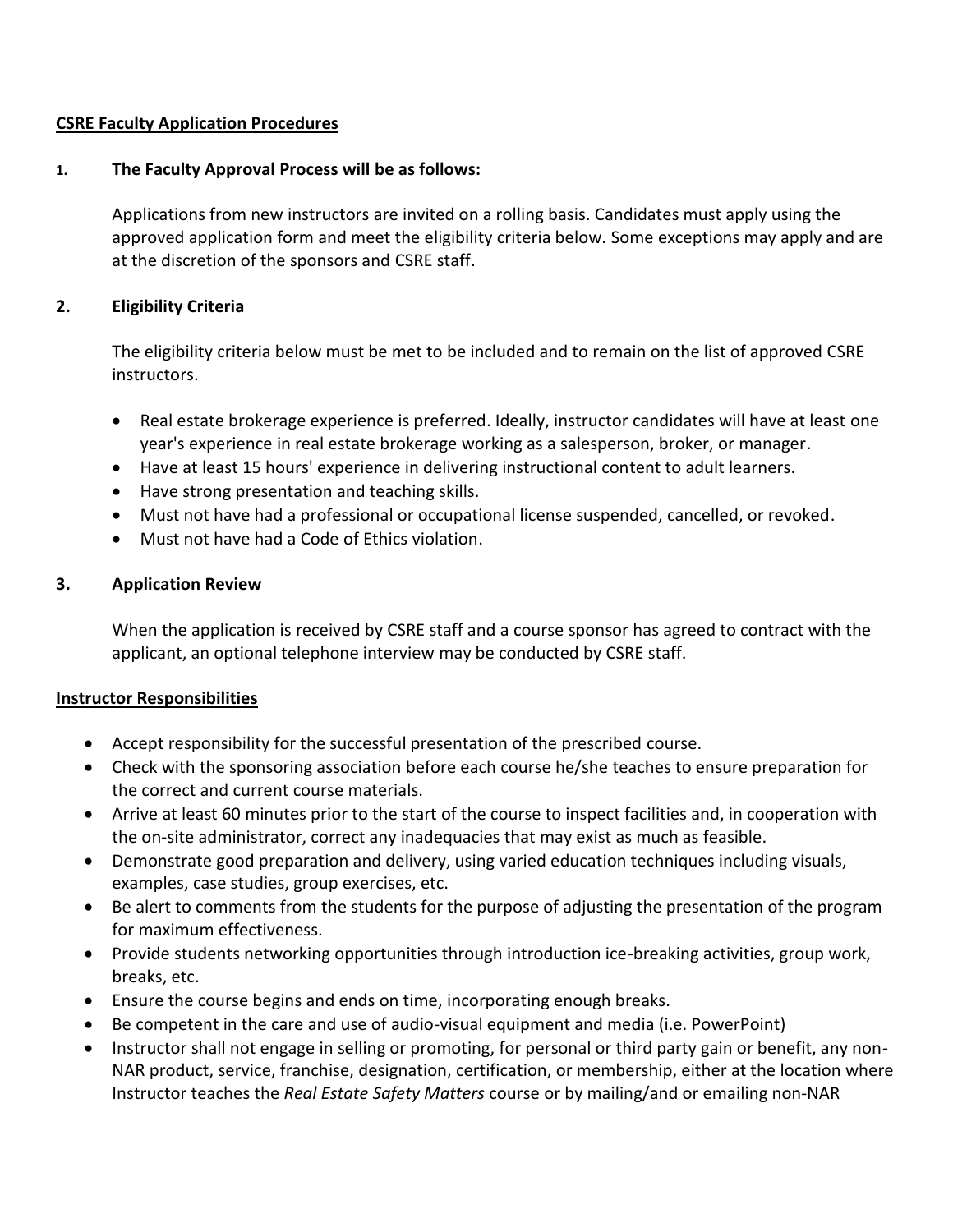promotional materials to the students who attend the course. Instructor shall not make student mailing/and or email lists available to any entity other than CSRE.

- No sale of materials, books, tapes, or other items is allowed. The speaker may distribute printed or illustrative material that is explanatory, tastefully done and/or has direct bearing on the subject.
- Be aware that all CSRE course materials are copyrighted. No portion of them may be reproduced for use outside the *Real Estate Safety Matters* course in any form, whether printed or electronic, without the express written permission of CSRE.
- Cover exam topics during the presentation, if a final exam is required to fulfill state continuing education (CE) requirements.
- Administer the examination and keep examination copies secure so that they are not taken out of the examination room and distributed to future students.
- Report in writing to CSRE staff any significant comments about the course and its contents or presentation.

#### **Classroom Behavior**

An instructor may be removed immediately from the faculty list due to inappropriate behavior in the classroom. Inappropriate behavior includes, but is not limited to, the following:

- Use of profane or obscene language or gestures; racial, religious, gender, or ethnic slurs; sexual harassment.
- Failure to cover the course material as prepared and approved by CSRE.
- Failure to observe accepted business standards of dress during the period of the course.
- Alcoholic beverages in the classroom.

### **Copyright Policy**

It is a violation of copyright law to photocopy and distribute copies of materials from books, journals, newspapers, and periodicals, including graphics and videos, without the permission of the copyright holder. Instructors who violate copyright law expose themselves, course sponsors, and CSRE to lawsuits and therefore will be removed from the list of approved instructors. It is the responsibility of each Instructor to secure the copyright permission from copyright holders. Duplication or reproduction of *Real Estate Safety Matters* course material for use outside the classroom in any form, whether print or electronic, without the express written permission of CSRE will result in removal from the list of approved instructors.

#### **Proper Use of REALTOR® Marks**

The National Association of REALTORS® is the sole and exclusive owner of the trademark rights in the collective membership marks REALTOR®, REALTORS®, REALTOR-ASSOCIATE® and the REALTORS® Logo ("NAR Marks"). Instructor must at all times endeavor to assure that NAR Marks are used only in accordance with the policies and guidelines of NAR relating to such use. In particular, Instructor must endeavor to ensure that NAR Marks are never be used interchangeably with "real estate agent" or "real estate broker", or in any context that suggests that a person may be a REALTOR® without reference to membership status in NAR. Instructor